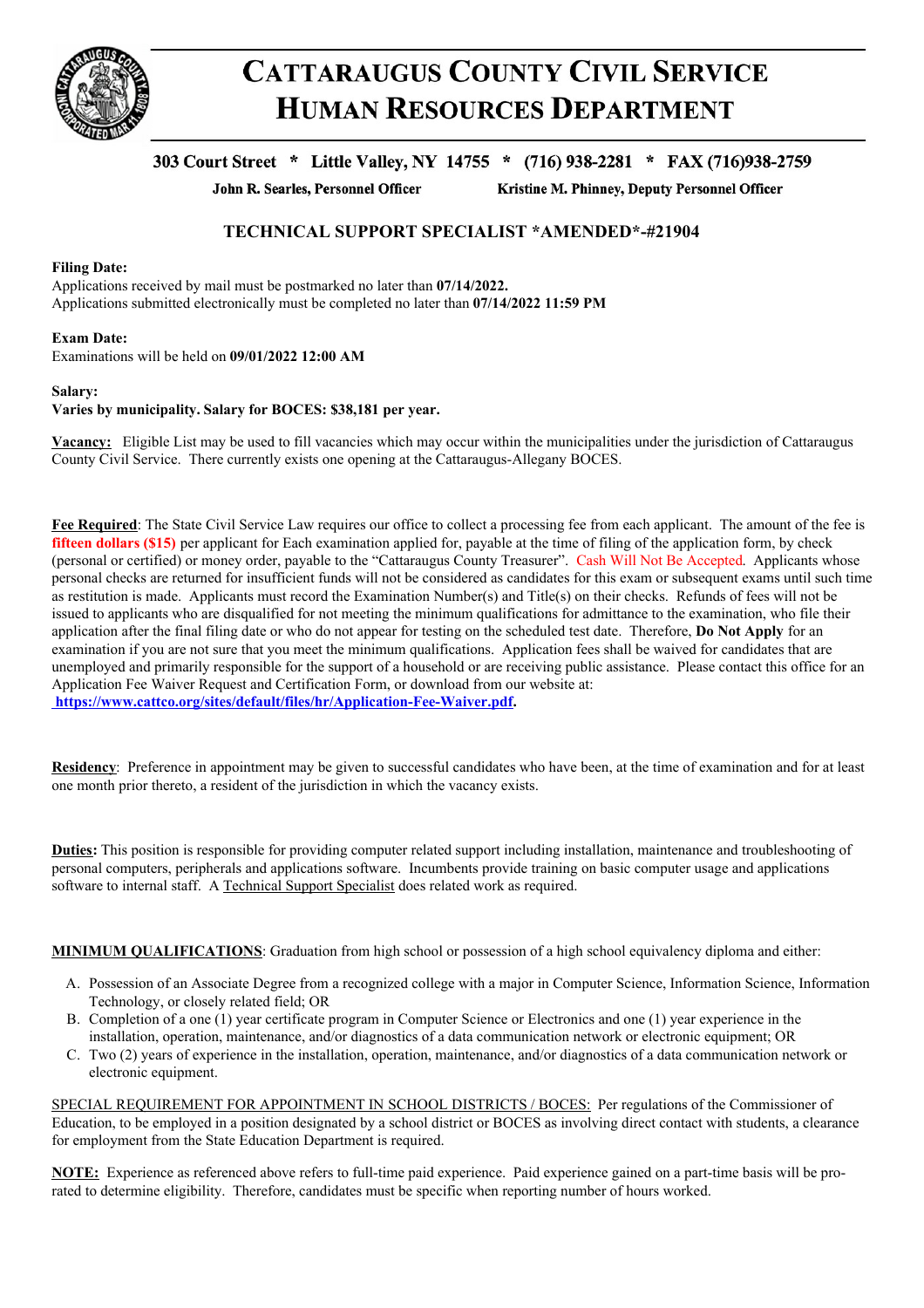**Subject of Examination**: The examination will consist of a rated evaluation of training and experience. You will complete a questionnaire that asks for specific information on your information technology education (formal degrees, IT-related training courses, certifications) and experience. You will also be asked to briefly describe a significant achievement in each of the job's areas and to provide the name and contact information for someone who can verify your information. The information you provide about your experience will be rated against the following areas:

# *Computer Programming Help Desk User Support Network Administration Data Communications Telecommunications Microcomputer Repair*

Qualifying test scores may be banked and applied to future examinations for titles that require the same test plan.

This examination is being prepared and rated by the New York State Civil Service Department in accordance with Section 23-2 of the Civil Service Law. The provisions of the New York State Civil Service Rules and Regulations dealing with the rating of examinations will apply to this examination.

Applications will be accepted through **July** *14, 2022*, and may be obtained from the Cattaraugus County Civil Service website at: **<https://www.cattco.org/human-resources/exam-info#application>**.

#### **Cattaraugus County-An Equal Opportunity Employer**

Issued: March 15, 2022

**PARTICIPATION IN MULTIPLE EXAMINATIONS:** If you have applied for both State and Local government examinations, you must take all your examinations at the State examination center. You will be advised by letter when and where to report for your examinations.

If you have applied for another local government examination with **another local civil service agency**, call or write each civil service agency to make arrangements. You must notify all government civil service agencies with whom you have filed an application of the test site at which you wish to take your examination.

**SATURDAY SABBATH OBSERVERS - HANDICAPPED PERSONS:** If special arrangements for testing are required, please indicate this on your application(s).

**CANDIDATES PLEASE NOTE:** Your application for this test is part of the examination process. Applications must be completely filled out with all pertinent information stated. The Commission does not refer to other applications on file for additional information. Applications which do not show training and/or experience to meet the minimum qualifications will be disapproved. Vagueness and ambiguity will not be resolved in your favor.

**VETERANS:** Disabled and non-disabled war veterans who are eligible for additional credits must submit an application for veterans' credits. Candidates who wish to claim veterans' credits on an examination should request an application and information sheet from the Cattaraugus County Civil Service Commission. Veterans' application forms will also be available upon request at the examination center. The completed forms must be received before the eligible list for the examination is established in order to utilize additional credits.

Effective January 1, 2014, War-time Veterans who previously used non-disabled veterans credits for appointment or promotion and are subsequently certified by the Veteran's Administration as a disabled veteran may again be eligible for additional exam credits. To apply for subsequent disabled veteran credits, complete the Veteran Credit application and check the applicable box, additionally you are required to follow the directions below regarding Disabled Veterans credits.

Effective January 1, 1998, the State Constitution was amended to permit a candidate currently in the armed forces to apply for and be conditionally granted veteran's credit in examinations. Any candidate who applies for such credit must provide proof of military status to receive the conditional credit. *No credit may be granted after the establishment of the list*. It is the responsibility of the candidate to provide appropriate documentary proof indicating that the service was in time of war, as defined in Section 85 of Civil Service Law, and that the candidate received an honorable discharge or was released under honorable conditions in order to be certified at a score including veteran's credits.